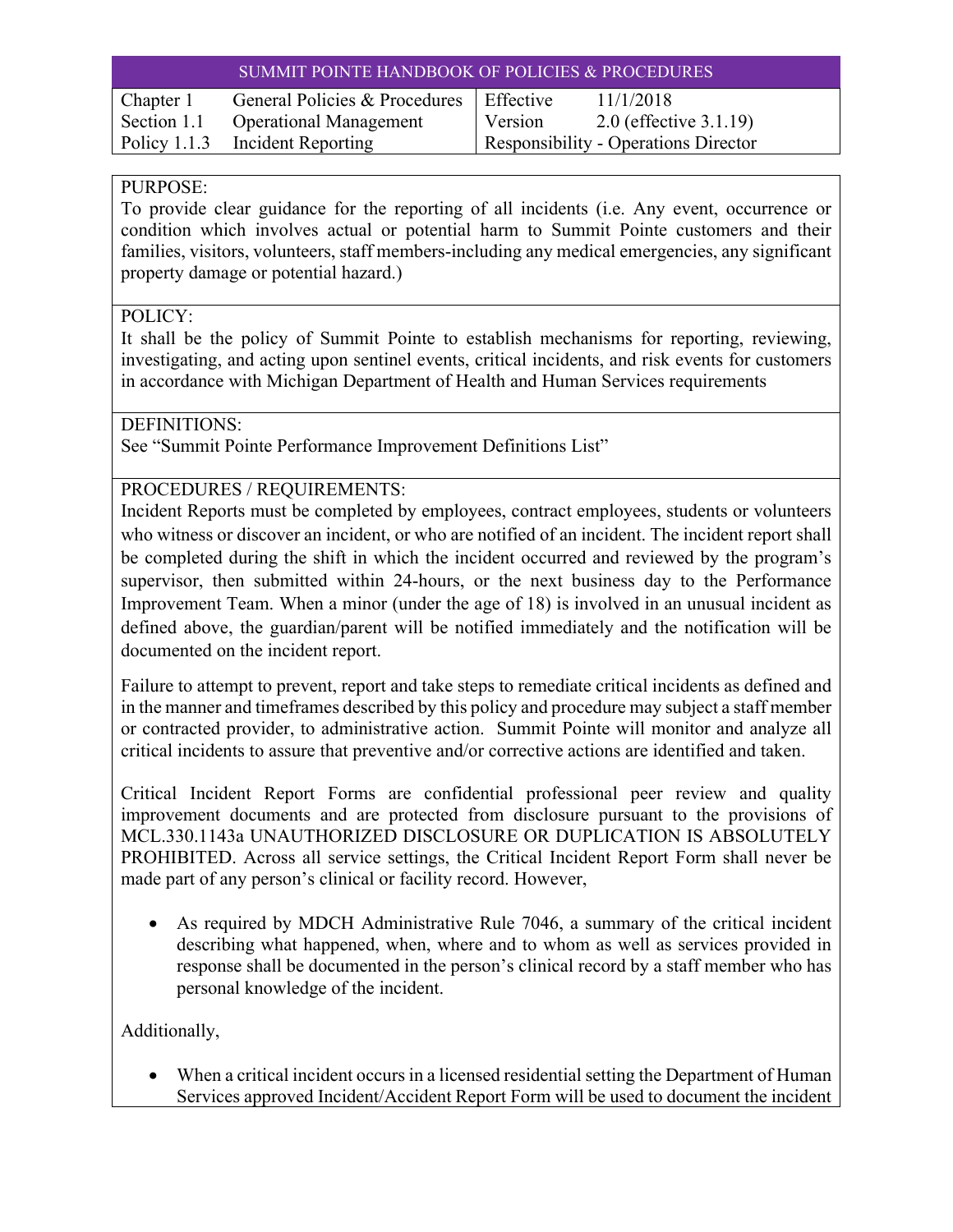| SUMMIT POINTE HANDBOOK OF POLICIES & PROCEDURES |                                           |                                      |                           |
|-------------------------------------------------|-------------------------------------------|--------------------------------------|---------------------------|
| Chapter 1                                       | General Policies & Procedures   Effective |                                      | 11/1/2018                 |
| Section 1.1                                     | <b>Operational Management</b>             | Version                              | 2.0 (effective $3.1.19$ ) |
|                                                 | Policy 1.1.3 Incident Reporting           | Responsibility - Operations Director |                           |

and the incident shall be reported to all parties required to be notified as prompted on the Incident/Accident Report Form and as required by applicable law, rule, policy and procedure. Incident/Accident Report Forms shall be maintained as required by licensing rules.

#### Customer Related Incident Reporting

All incidents need to be reported within 24 hours unless specified as being sooner. Various reporting forms are utilized depending on the type of incident. The following outlines the types of incidents required to be reported, but is not intended to be an exhaustive list.

- Injuries, unexpected illnesses and/or any incidents which would have a reasonable potential to cause injury.
- Medication errors or other medication issues.
- Serious challenging behavior including property damage, aggression, violence, threats of violence, or endangerment to self or others.
- Unauthorized leave, wandering or elopement from a program which has accountability for the supervision of the individual within the premises.
- Any use of physical management/intervention including any type of restraint or seclusion. (Any injury or death that occurs from the use of any behavior intervention is considered a sentinel event.)
- Use or possession of non-prescribed medication or substance in a program setting including illegal substance or illegal use or possession of a controlled substance.
- Sexual assault or inappropriate sexual acts.
- Use or possession of weapons.
- Suspected abuse or neglect of a person served.
- Incidents of communicable disease, infection control or biohazardous accidents.
- Homicidal or suicidal gestures, attempts or completions.
- Vehicle accidents involving Summit Pointe customers
- Suicide or attempted suicide.
- Deaths of individuals receiving a Summit Pointe funded service are to be immediately reported verbally to Recipient Rights Officer and Executive Director, and a death report is to be completed within 24 hours.

For all the above incidents, a "MDHHS Incident Report" form must be completed, except if it occurred in a Specialized home, then use the "AFC Licensing Division- Incident Accident Report" form. In addition to the incident form:

- The "Emergency Use of Physical Management" form must be completed whenever physical management was utilized.
- The "Death Report" form must be completed whenever the death of an individual being served occurred.
- A "Recipient Rights Complaint" form may be completed whenever the incident may have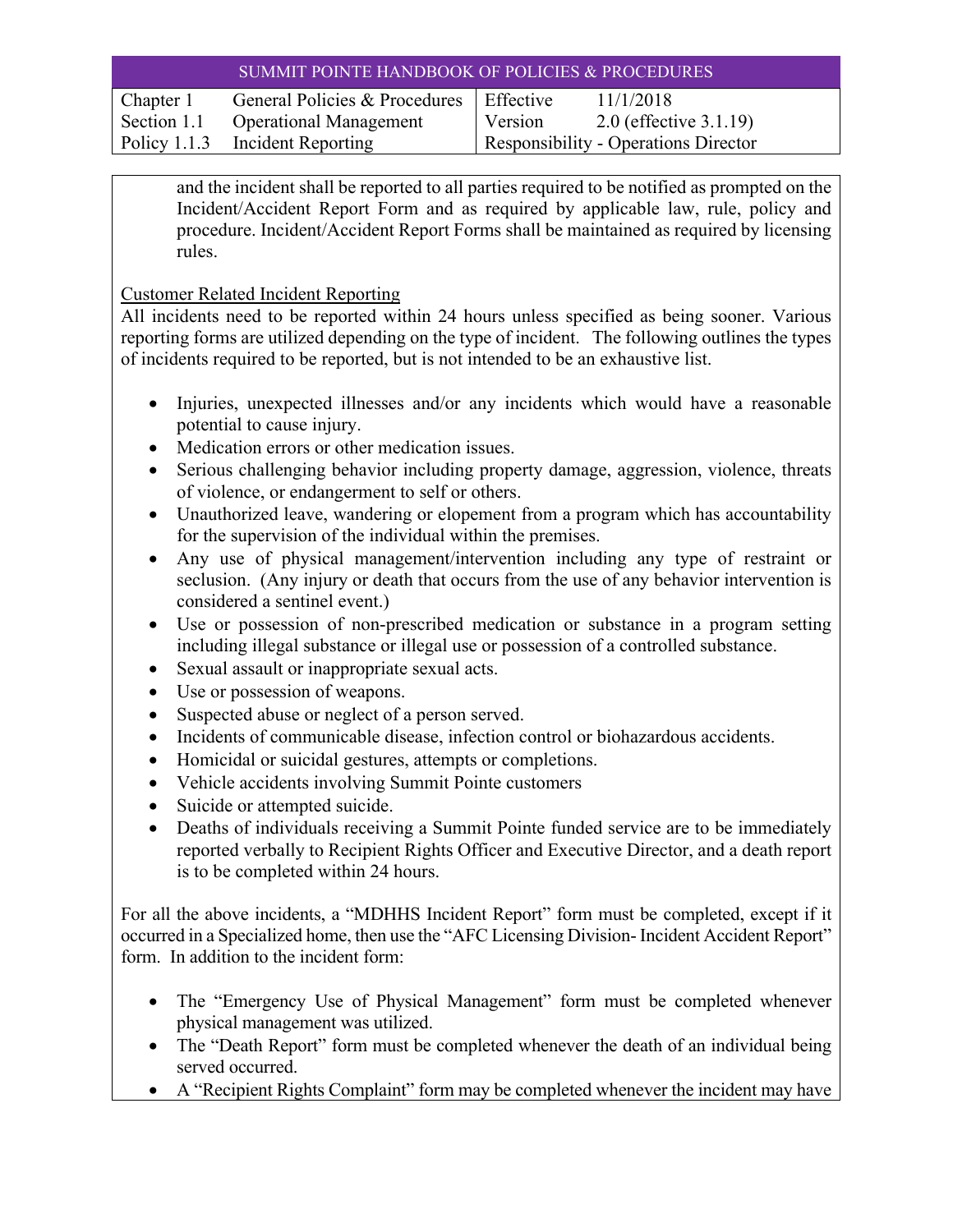| SUMMIT POINTE HANDBOOK OF POLICIES & PROCEDURES |                                 |                                             |                           |
|-------------------------------------------------|---------------------------------|---------------------------------------------|---------------------------|
| Chapter 1                                       | General Policies & Procedures   | Effective                                   | 11/1/2018                 |
| Section 1.1                                     | <b>Operational Management</b>   | Version                                     | 2.0 (effective $3.1.19$ ) |
|                                                 | Policy 1.1.3 Incident Reporting | <b>Responsibility - Operations Director</b> |                           |

involved a suspected right of an individual receiving services.

 When a customer being seen as an outpatient has known or suspected communicable disease, and "Infection Control Reporting Form" (found on the SPeARS icon on the desktop) shall be completed by the clinical provider. The original Infection Control Reporting From shall be forwarded to the Infection Control Designees as outlined in Summit Pointe Policy 1.3.7: Communicable Disease Reporting

Action Following Customer Related Incidents

- Staff must take appropriate action when personally involved in an incident.
- In the case of a severe adverse incident, which includes a customer suicide or attempted suicide, homicide or attempted homicide, serious injury or death by any means, immediately contact their immediate supervisor, or Summit Pointe Director, as well as Summit Pointe's Performance Improvement team.
- In other incidents, that are not severe or adverse, report verbally to immediate supervisor, as applicable, any incident which seems to merit administrative action.
- Complete a written Incident Report within 24 hours of which an incident occurs
- Forward written Incident Report to Summit Pointe's Performance Improvement Department

## Completion of Forms

Incident Reports must be legible and include the following information

- A description of the incident or accident. This is to include a detailed description of any event which results in the use of physical intervention and describes the imminent risk of significant injury which precipitated or necessitated the emergency use of physical intervention.
- The cause of the incident or accident.
- Those involved or witnessing the incident or accident.
- Action taken by staff.
- Duration of physical management, as applicable

# Supervisor/Director Review

The Supervisor or Director of the employee involved in reporting the incident:

- Assures that the form is filled out completely and accurately.
- Initiates follow-up action as recommended and appropriate, including timely debriefing following a critical incident.
- Reviews and signs off on incident report.
- Debriefings are offered following traumatic or emergency situations to provide support to employee(s) and persons receiving services that are involved. These debriefings are documented and the documentation is maintained by the program director.

### Interaction with Behavior Treatment Reporting

If behaviors are currently monitored as part of the Behavioral Treatment Plan they are not considered reportable (risk) events and should be monitored on the BTRC tracking form.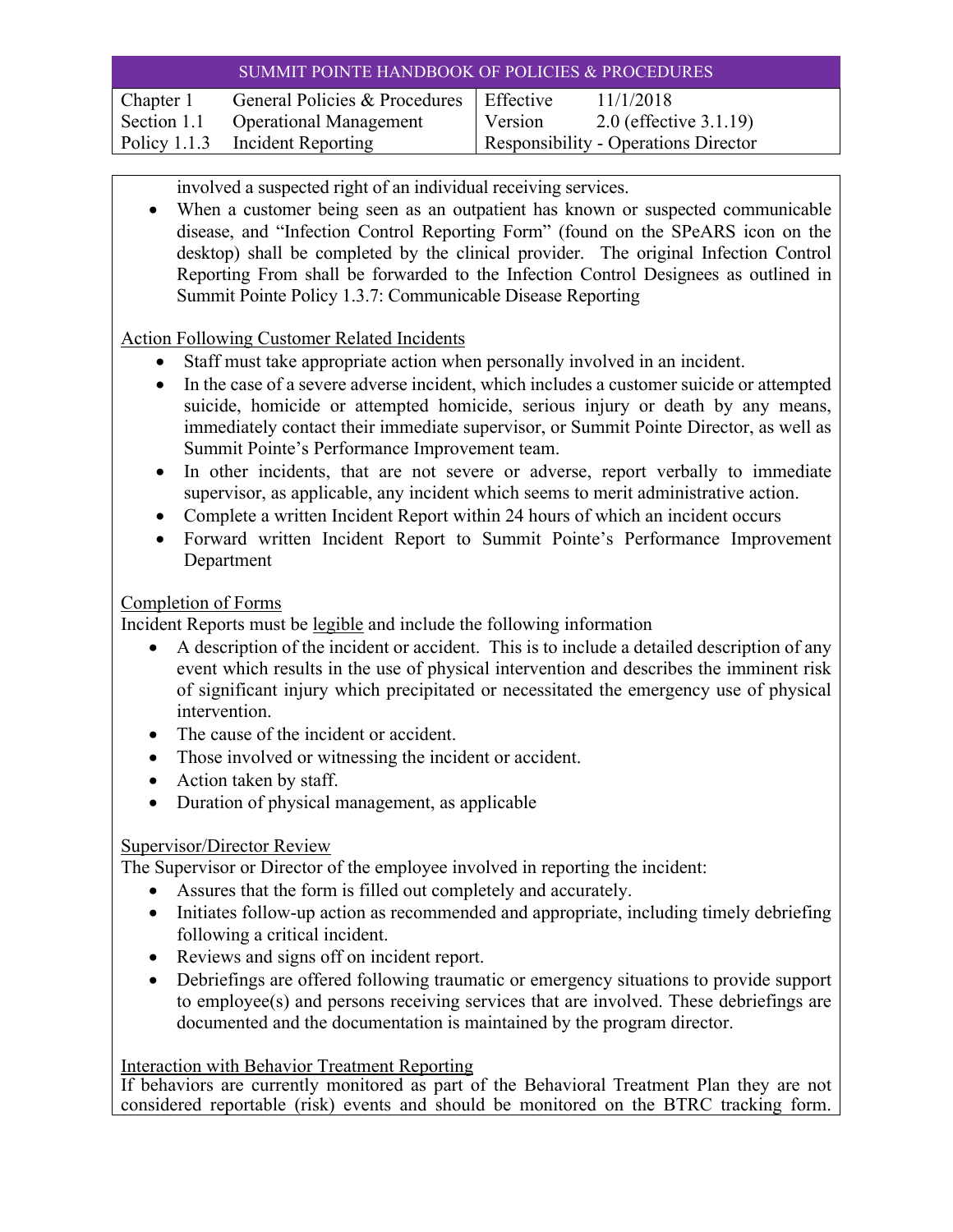| <b>SUMMIT POINTE HANDBOOK OF POLICIES &amp; PROCEDURES</b> |                                           |                                             |                           |
|------------------------------------------------------------|-------------------------------------------|---------------------------------------------|---------------------------|
| Chapter 1                                                  | General Policies & Procedures   Effective |                                             | 11/1/2018                 |
| Section 1.1                                                | <b>Operational Management</b>             | Version                                     | 2.0 (effective $3.1.19$ ) |
|                                                            | Policy 1.1.3 Incident Reporting           | <b>Responsibility - Operations Director</b> |                           |

However events outside of the plan should be tracked on the BTRC sheet and reported in the risk and critical incident event forms.

Physical management and/or involvement of law enforcement, permitted for intervention in emergencies only, are considered critical incidents that must be managed and reported. Any injury or death that occurs from the use of any behavior intervention is considered a sentinel event.

Submission of Incident Forms

Incident Reports must be given to the designated supervisor as soon as possible, but no later than the end of the shift/day during which the incident occurred.

Supervisors are to include their comments and follow-up action(s) and forward all incident reports and supplemental reports (e.g., Emergency Use of Physical Management) for processing. No incident report should be excluded from forwarding.

Verbal reports to the ORR of suspected abuse or neglect will occur immediately as mandated by ORR policy on Abuse and Neglect. Incident Reports concerning suspected abuse or neglect will be faxed to the ORR and Summit Pointe's Performance Improvement Department as soon as possible following the incident.

All Incident Reports must be provided to Summit Pointe's Performance Improvement Department within 24-hours or the next business day by:

- Faxing to (269) 966-1777, ATTN: Performance Improvement Department
- Submitting it at the Summit Pointe downtown location (140 W. Michigan Avenue, Battle Creek) location. They can be marked ATTN: Performance Improvement Department

All Incident Reports and any supplemental forms will be forwarded as required to:

- The applicable Summit Pointe Director(s)
- The Office of Recipient Rights
- The Contract Agency Director, as applicable
- The assigned Case Manager or Supports Coordinator, if applicable.
- The Department of Human Services for licensed residential facilities.

Reporting Deaths (Death Report Form)

- All deaths and of any person receiving services by Summit Pointe or its contracted service providers, and/or receiving an emergency service within the previous 30 calendar days shall be immediately reported to Summit Pointe's Performance Improvement Department.
- The primary responsible worker (includes clinical contracted service providers) shall complete a Death Report Form and Incident Report Form within 24 hours of being notified of the death, and submit this form to Summit Pointe's Performance Improvement Department.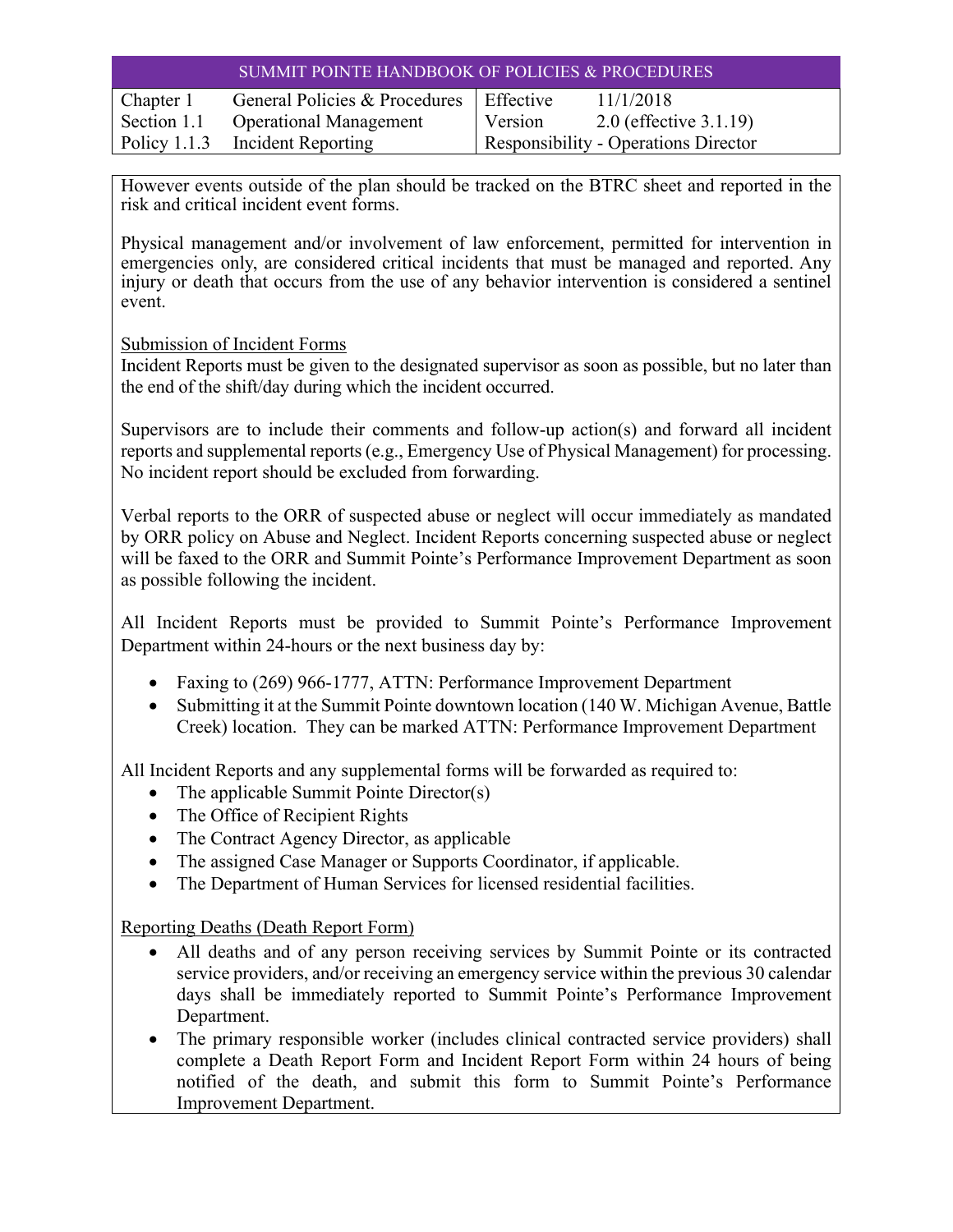| SUMMIT POINTE HANDBOOK OF POLICIES & PROCEDURES |                                           |                                             |                           |
|-------------------------------------------------|-------------------------------------------|---------------------------------------------|---------------------------|
| Chapter 1                                       | General Policies & Procedures   Effective |                                             | 11/1/2018                 |
| Section 1.1                                     | <b>Operational Management</b>             | Version                                     | 2.0 (effective $3.1.19$ ) |
|                                                 | Policy 1.1.3 Incident Reporting           | <b>Responsibility - Operations Director</b> |                           |

- The Death Report shall include the basic information of the name, case number, gender, date of birth, date and place of death, along with the name, title and agency of the person completing the report. In addition the report will document the following:
- Diagnosis, including medical and psychiatric of the person served
- Cause of death
- Recent change in medical or psychiatric status including notations/summary statement of most recent hospitalizations
- Summary of the condition and treatment(programs and services being provided to the person served preceding death)
- Medications prescribed by a psychiatric professional within the last 30 days.
- Any other relevant history

### External Reporting

Incidents meeting the definition of sentinel events which happen to customers in services defined by Department of Community Health will be reported to the PIHP or directly to the Department of Community Health as required.

### Root Cause Process

A root cause analysis will be completed for those Customer Incidents that meet the standards set by Summit Pointe.

Within 3 business days of a critical incident a determination will be made if the incident meets the sentinel event definition. If an incident is determined to be a sentinel event a root cause analysis will be started within 2 subsequent business days.

When a determination is made to complete a root cause analysis an ad hoc Sentinel Event Review Committee shall convene. The root cause analysis will minimally review the event causes and make recommendations to prevent future occurrences.

Persons involved in the review of sentinel events must have the appropriate credentials to review the scope of care. For example, sentinel events involving the death of the customer or other serious mental condition must involve a physician or nurse.

The committee will prepare an analysis and recommend any Plans of Correction. The plan may identify changes that can be implemented to prevent reoccurrence, reduce risk, or formulate a rationale for not undertaking such changes. When improvement actions are proposed, the Plan must identify who is responsible for implementation, when the action will be implemented and how the plan will be monitored and evaluated.

Other Reportable Events

Employee Related Reportable Events: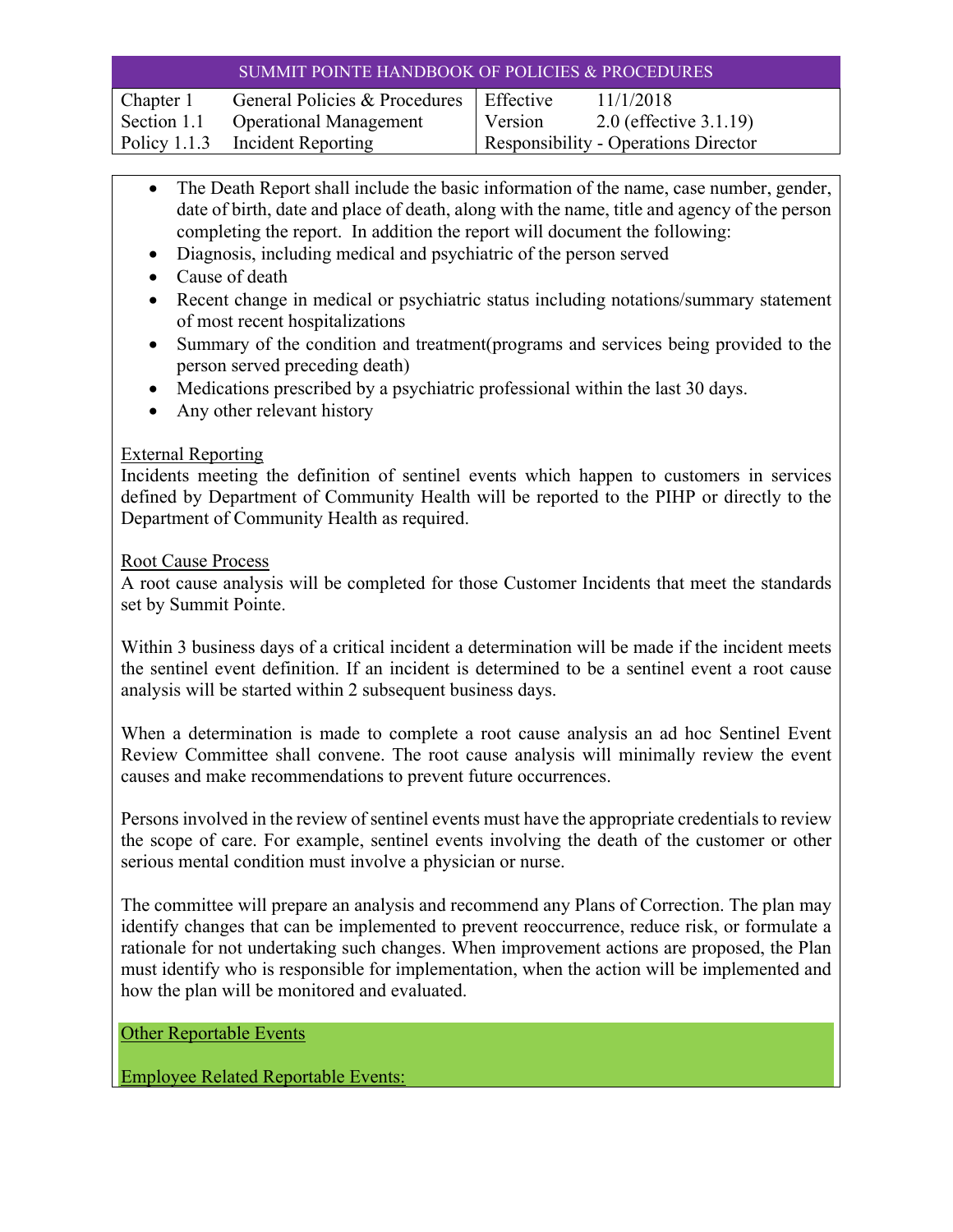| SUMMIT POINTE HANDBOOK OF POLICIES & PROCEDURES |                                           |                                             |                           |
|-------------------------------------------------|-------------------------------------------|---------------------------------------------|---------------------------|
| Chapter 1                                       | General Policies & Procedures   Effective |                                             | 11/1/2018                 |
| Section 1.1                                     | <b>Operational Management</b>             | Version                                     | 2.0 (effective $3.1.19$ ) |
|                                                 | Policy 1.1.3 Incident Reporting           | <b>Responsibility - Operations Director</b> |                           |

- Staff shall immediately report any work-related injuries to their immediate supervisor prior to completion of the Incident Report.
- Staff shall immediately report any incident with damages to Agency property or equipment to their immediate supervisor prior to completion of the incident report.
- Staff shall immediately report any accident while using their personal vehicle to their immediate supervisor prior to completion of the incident report.
- Summit Pointe employees who sustain a work related injury must complete an "Employee Accident Report"
- Summit Pointe employees who are involved in a vehicular accident during work hours, whether in their personal vehicle or a Summit Pointe vehicle, must complete a "Summit Pointe Vehicle Incident Report Form". If an injury occurred to the employee during the vehicle accident, an employee accident form must also be completed. (*If an injury occurred to a customer during the vehicle accident, a "MDHHS Incident Form" must also be completed).*
- Summit Pointe employees that have a known or suspected communicable disease must complete an "Infection Control Reporting Form".

## Visitor Related Reportable Events:

 Visitors who sustain an injury while on Summit Pointe property must complete a "Visitor Incident Report Form".

### Training Requirements

All Summit Pointe staff will be provided training in prevention, identification and reporting of "near miss" events, risk events, critical incidents, sentinel events, and death reporting, upon hire and annually thereafter.

### REFERENCES:

Michigan Department of Health and Human Services (MDHHS) Medicaid Specialty Supports and Services Contract. MDHHS/PIHP Event Reporting M.C.L. 330.723(2)(3) and 330.755f(I)(ii) M.C.L. 330.723(2)(3) and 330.755f(I)(ii) Child Abuse and Neglect Prevention Act, PA 250 of 1982 Child Protection Law, PA 238 of 1975 M.C.L. 712A – 712 A.32 Social Welfare Act, PA 280 of 1939 Michigan Penal Code, PA 328 of 1931 Adult Protective Services, PA 519, 1982 R.330.1801-330.1809 and R.400.51-400.15411 CARF Behavioral Health Standards Manual